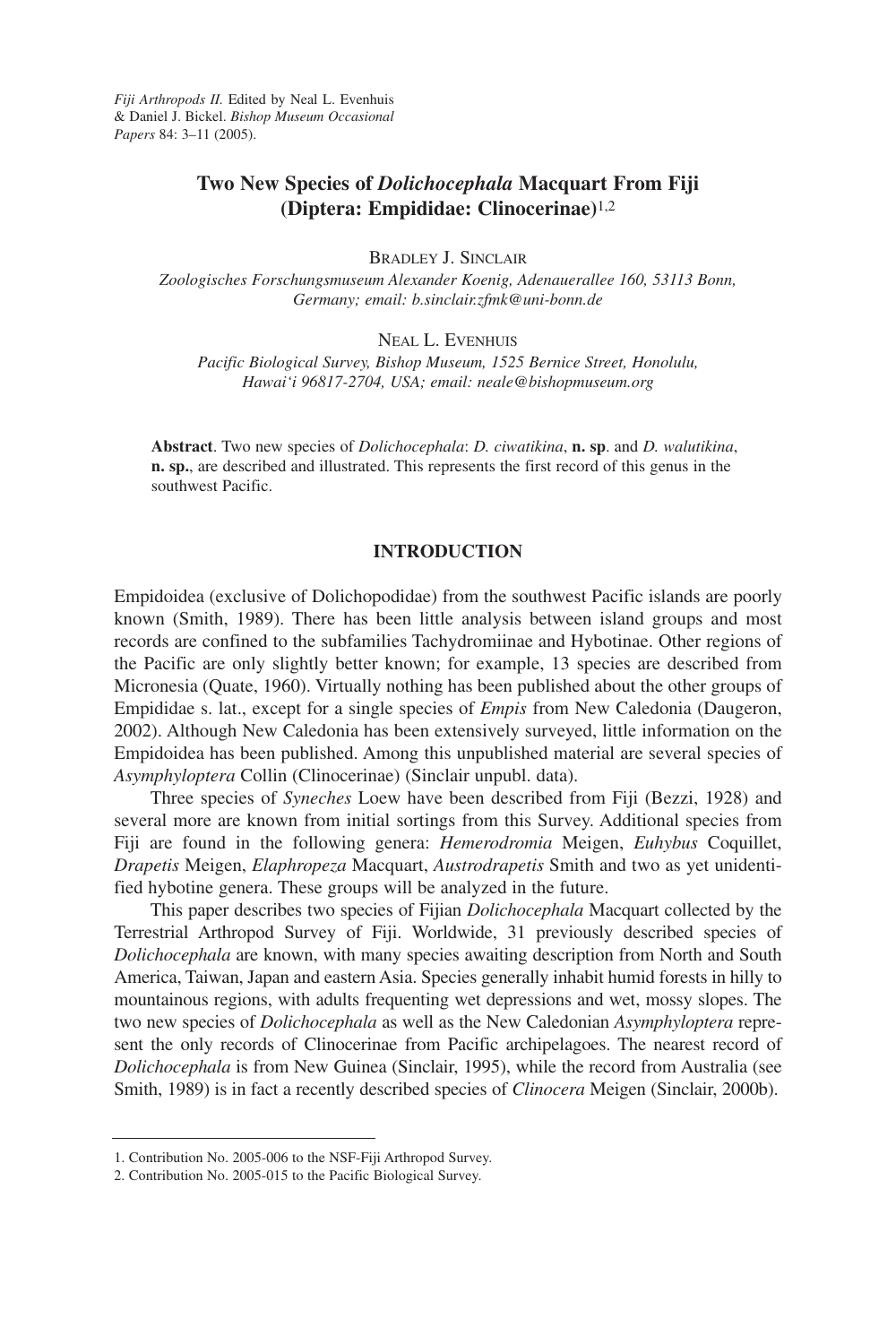#### **MATERIALS AND METHODS**

This study is based on material from the Fiji National Insect Collection, Suva (FNIC), with exemplars deposited in the Bishop Museum, Honolulu (BPBM), Canadian National Collection, Ottawa (CNC) and Museum Koenig, Bonn (ZFMK). Terms used for adult structures primarily follow McAlpine (1981), except male terminalia where terms of Sinclair (2000a) are used. The following abbreviations are used in the descriptions: acr – acrostichal setulae; dc – dorsocentral bristles; MT – Malaise trap; npl – notopleural bristles; pal – postalar bristles; pprn – postpronotal bristles; presut spal - presutural supra-alar bristles; sctl – scutellar bristles.

### **SYSTEMATICS**

### *Dolichocephala* Macquart

*Dolichocephala* Macquart, 1823: 147. Type-species, *D. maculata* Macquart (monotypy) (= *Tachydromia irrorata* Fallén).

**Diagnosis**. This genus is identified by the position of attachment of the head high on the occiput (Fig. 1), often with white spotted wings and an extension of the subepandrial sclerite beyond the base of the clasping cercus (Sinclair, 1995). The Fijian species are characterised by possessing only four dorsocentral bristles (normally five), pale yellowishbrown colouration, and long ventral setae on at least the fore femur.

### KEY TO THE FIJIAN SPECIES OF *DOLICHOCEPHALA*

- 1. Face light brown lacking greyish pruinescence. Frons with large light brown area between antennae and posterior ocelli, area extends to eye margins. Wing (Fig. 2) with nine spots, proximal spot in cell dm lengthened into broad streak, spot posterior to CuA<sub>1</sub> creating bend in vein .............................*ciwatikina*, **n. sp**.
- Face dark brown with greyish pruinescence. Frons with small light brown spot between antennae and anterior ocellus, width of spot subequal to width of antennal sockets. Wing (Fig. 3) with eight round spots, proximal spot in cell dm not lengthened, lacking spot posterior to CuA<sub>1</sub>, vein straight ...... *walutikina*, **n. sp**.

# *Dolichocephala ciwatikina* Sinclair & Evenhuis**, new species** (Figs. 1,2,4)

**Diagnosis**. Face light brown lacking greyish pruinescence. Frons with large light brown area between antennae and posterior ocelli. Vertex dark with greyish pruinescence, occiput concolorous with face. Wing with nine spots, proximal spot in cell dm forming streak.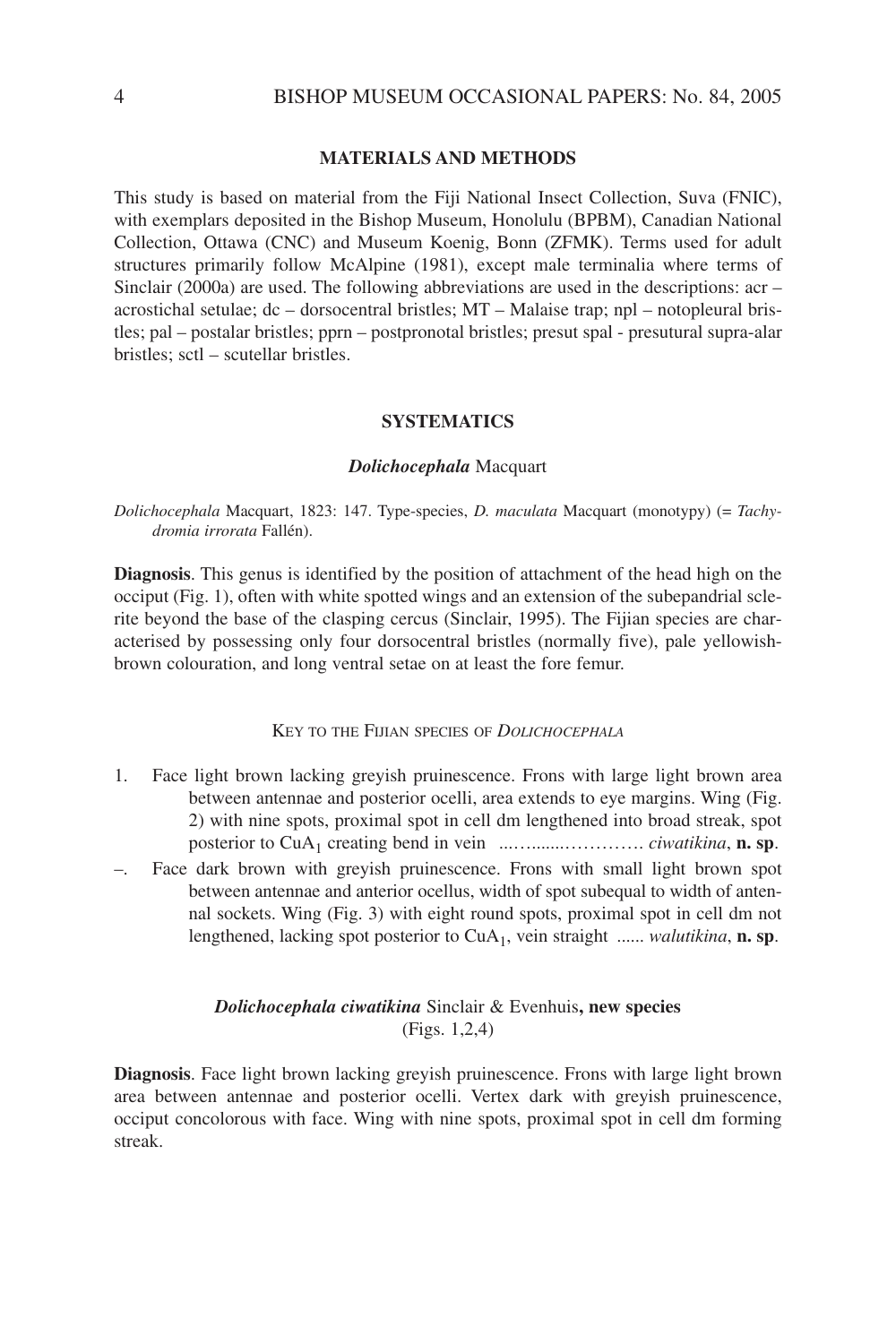

**Fig. 1**. *Dolichocephala ciwatikina*, n. sp., habitus.Scale bar = 1.0 mm.

**Description**. **Male**. *Head*. Slender, tapered ventrally. Face light brown lacking greyish pruinescence. Frons light brown between inner margins of eye and posterior ocelli. Vertex dark brown with grayish pruinescence; occiput light brown, concolorous with face. Ocellar triangle with pair of stout upturned bristles.

*Thorax*. Scutum brown with 3 stripes: narrow dark stripe medially expanded onto prescutellar depression; pair of wider vittae outlining dc row. Postpronotum, pleural ridge and pleurae yellowishbrown. Several very minute acr anterior to first dc; 4 dc; 1 pprn; 1 presut spal; 1 npl; 1 pal; 2 sctl. Laterotergite with several pale setulae.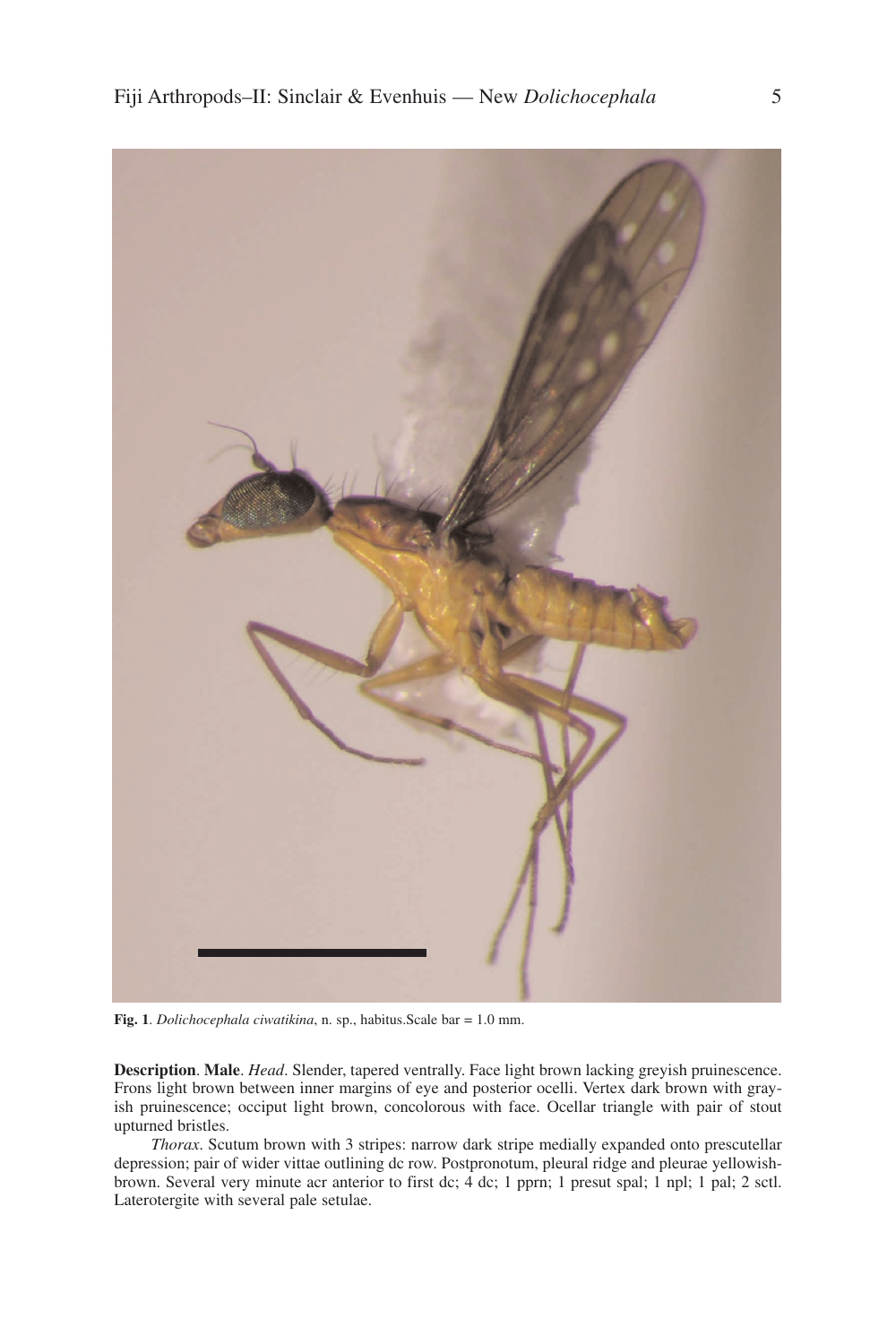

**Figs. 2–3**. Wings of *Dolichocephala*. **2**. *D*. *ciwatikina*, n. sp. **3**. *D*. *walutikina*, n. sp.

*Legs*. Legs yellowish-brown, concolorous with pleurae, somewhat darker on tarsi. Fore femur with preapical anterior comb; 3–4 posterolateral proximal setae more than twice width of femur (Fig. 1). Mid femur with biserial row of setae beneath, posteroventral row more conspicuous, longer than width of femur.

*Wing* (length 1.9–2.2 mm). Narrow; infuscate; single, long basal costal bristle seta present;  $R_4$ and  $R_5$  divergent apically;  $R_4$  with auxiliary cross-vein to  $R_{2+3}$ ; 9 irrorations (Fig. 2) (white rounded spots) clearly separated and distinct: 2 spots each in cells  $r_{2+3}$  and dm, proximal spot in cell dm in form of broad streak longer than twice width of spots; 1 spot in cells  $r_4$ ,  $m_1$ ,  $m_2$  and apex of  $r_5$ ; smaller, less distinct additional spot posterior to cell dm, creating slight bend in CuA1.

*Abdomen*. Ventrum and lateral margins yellowish-brown, concolorous with pleurae; dorsum darker medially. *Terminalia* (Fig. 4). Hypandrium cone-shaped, with 2 lateral setae. Phallus arched and slightly recurved; shaft of phallus with broad, subapical hook-like process; distiphallus forming slender cap over phallus, terminating in ventrally produced processes. Epandrium oval with several long marginal posterior setae. Cercal plate with macrosetae confined to extreme apical corner. Clasping cercus L-shaped with broad base; posterior process straight, apex of process with short, stout medially directed spine-like seta. Lobe of subepandrial sclerite extended beyond epandrium acting as brace to phallus. Surstylus broadly rounded apically, short, not clearly visible laterally.

**Female**. Similar to male except as follows: Ventral setae of fore and mid femora shorter than width of femur, not forming distinct rows. Wing length 2.2–2.5 mm.

**Types**. Holotype  $\delta$  (FNIC, FBA 059916) and  $8\delta\delta$ ,  $7\frac{9}{7}$  (FBA 059901–915) and 9 $\delta$   $\delta$ , 6 $\Omega$  (FBA 080386–400) paratypes from: FIJI: **Vanua Levu**: Bua Prov. Batiqere Range, 6 km NW of Kilaka Village, Malaise, 98 m, 15.vi–28.vi.2004, FJVN58c\_M02\_07, 16.8067, 178.9914, Schlinger, Tokota'a (FNIC). **Other paratypes**: FIJI: **Taveuni**: Cakadrove Prov.:  $2 \delta \delta$ ,  $2 \delta$ , Devo Forest Reserve, 3–10.i.2003, FJ-9, MT, 800 m, 16°50'S,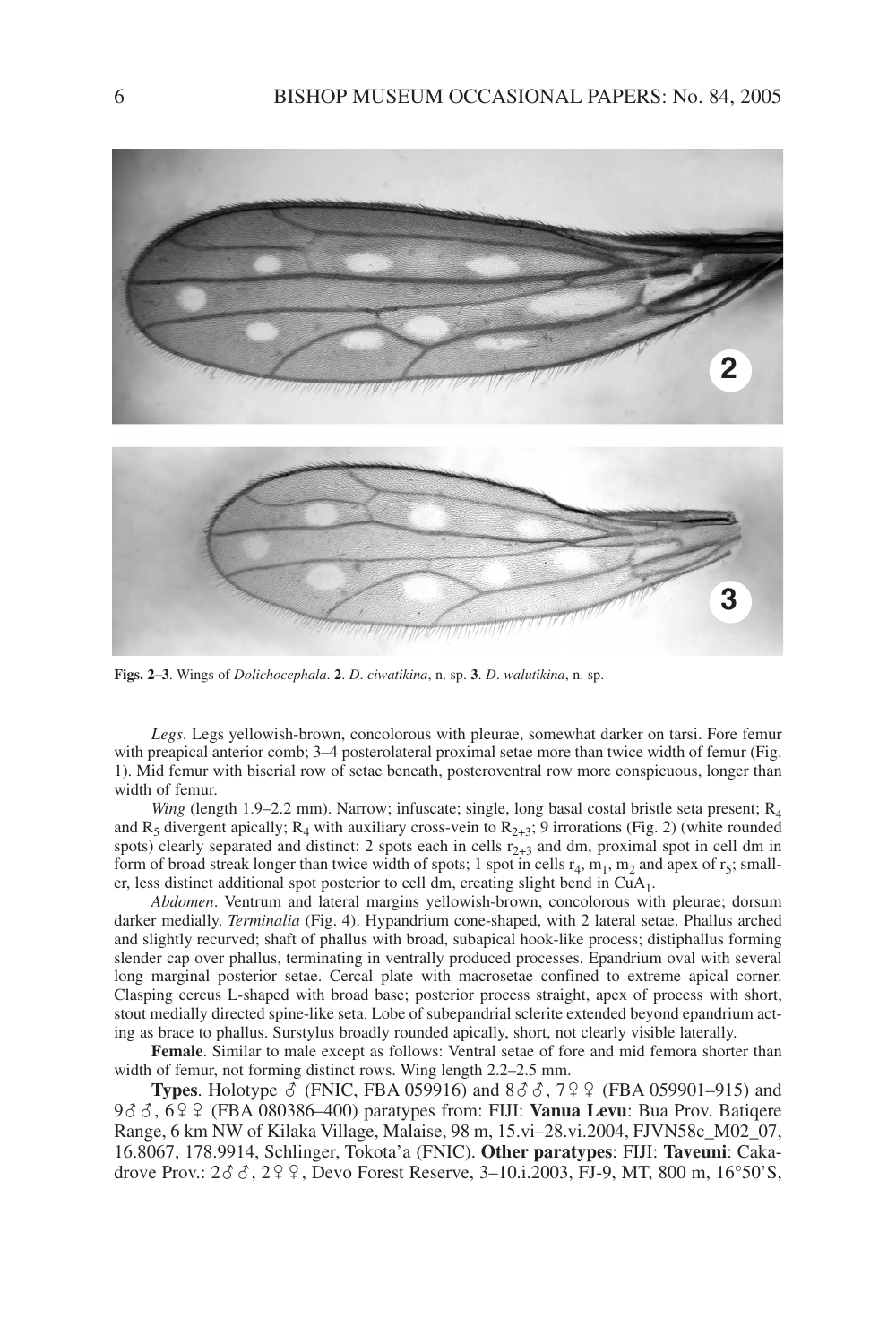179°59'E, M.E. Irwin, E. Schlinger, M. Tokota'a (FBA 042909–912) (FNIC);  $1\delta$ , Devo Peak, MT, FJ-7,8,9, 10–16.i.2003, M.E. Irwin, E. Schlinger, M. Tokota'a (FBA 038650) (ZFMK);  $2\delta\delta$ , 1 $\Omega$ , Devo Peak Radio Tower, 5.6 km SE Tavuki Village, rainforest, MT, 1200 m, 13–20.xii.2002, FJ-8, 16°50'35.7"S, 179°57'66.7"E, E. Ratu (FBA 020468–470) (BPBM);  $2\delta \delta$ , same as previous,  $31.x.-21.xi.2002$  (FBA 005114–115) (CNC). **Vanua** Levu: Bua Prov.:  $2 \delta \bar{\delta}$ ,  $3 \gamma \gamma$ , Kilaka, FJ-58D, 28.vi.–2.vii.2004, 154 m, MT, 16°48'412''S, 178°59'017''E, M.E. Irwin, E. Schlinger, M. Tokota'a (FBA 047642–646) (BPBM);  $2\delta\delta$ ,  $2\delta\delta$ , Batigere Range, 6 km NW Kilaka Village, MT, 146 m, 3–10.vi.2004, FJ-58A, 16°48'927''S, 178°59'110''E, P. Manueli (FBA 040536–539) (BPBM, CNC) Viti Levu: Naitasiri Prov.: 16, 19, Nakobalevu Mt., FJ-4C, 24–29.x.2003, MT, 340 m, 18°03'S, 178°25'E, rainforest, M. Irwin, E. Schlinger, M. Tokota'a (FBA 025884–885) (BPBM);  $1\delta$ ,  $2\sqrt{9}$ , Veilaselase Track, 3.2 km E Navai Village, MT, 700 m, 6.vi.–15.vii.2003, FJ-11B, 17°37'27"S, 178°00'38"E, E. Namatalau (FBA 014118–120) (ZFMK). Holotype to be deposaited in FNIC. Paratypes in FNIC, BPBM, CNC, ZFMK.

**Additional material examined** (some 35 specimens, stored in alcohol). FIJI: **Taveuni**: Cakadrove Prov.: Devo Peak Radio Tower, rainforest, MT, 1200 m, 25.ix–2.x.2002, FJ-8, 16°51'S, 179°58'E, M. Irwin, E. Schlinger, M. Tokota'a (FBA 012591–595); ditto, 10–17.x.2002 (FBA 005262–265); ditto, 31.x.–21.xi.2002 (FBA 005131); Devo Forest Reserve, 10–16.i.2003, FJ-9, MT, 800 m, 16°50'S, 179°59'E, M. Irwin, E. Schlinger, M. Tokota'a (FBA 041420–428); 5.3 kmSE Tavuki, Devo Peak, 14–21.xi.2002, MT, 1064 m, 16.8431, 179.9681, FJTA9c\_M03\_07, E. Schlinger, M. Tokata'a (FBA 053640–648); 5.6 kmSE Tavuki Village, 31.x.–14.xi.2002, MT, rainforest, 1187 m, 16.843, 179.965, FJTA8a\_M01\_06, E. Schlinger, M. Tokata'a (FBA 056744). **Vanua Levu**: Bua Prov.: Batiqere Range, 6km NW Kilaka Village, MT, 98 m, 15–24.vi.2004, FJVN58b\_M05\_07, 16.8067S, 178.9914E, E. Schlinger, M. Tokata'a (FBA 074939–940); ditto, 15–28.vi.2004, 146 m, FJVN58d\_M01\_07, 16.8153S, 178.9864E (FBA 072306–309). All housed in FNIC, BPBM, ZFMK.

**Remarks**. Both species of Fijian *Dolichocephala* occur sympatrically, collected together in Malaise traps.

**Etymology**. The specific epithet derives from the Fijian word for nine spots, referring to the number of white spots in the wing that characterize this Fijian species.

# *Dolichocephala walutikina* Sinclair & Evenhuis**, new species** (Figs. 3,5)

**Diagnosis**. Face dark brown with greyish pruinescence. Frons with small light brown spot between antennae and anterior ocellus, vertex and occiput dark with greyish pruinescence. Wing with eight round spots.

**Description**. **Male**. *Head*. Slender, tapered ventrally. Face dark brown with greyish pruinescence. Frons light brown between antennal bases and anterior ocellus, subequal in width to width of antennal bases. Vertex and occiput concolorous with face. Ocellar triangle with pair of stout upturned bristles.

*Thorax*. Scutum brown with tapered dark stripe between dc rows, from anterior margin extending as narrow median vitta to scutellum. Postpronotum, pleural ridge and pleurae yellowish-brown. Several very minute acr anterior to first dc; 4 dc; 1 pprn; 1 presut spal; 1 npl; 1 pal; 2 sctl. Laterotergite with several pale setulae.

*Legs*. Legs yellowish-brown, concolorous with pleurae, somewhat darker on tarsi. Fore femur with preapical anterior comb; biserial row of long, slender pale setae beneath, proximal setae longer than width of femur. Mid femur with biserial row of setae beneath, posteroventral row more conspicuous, longer than width of femur.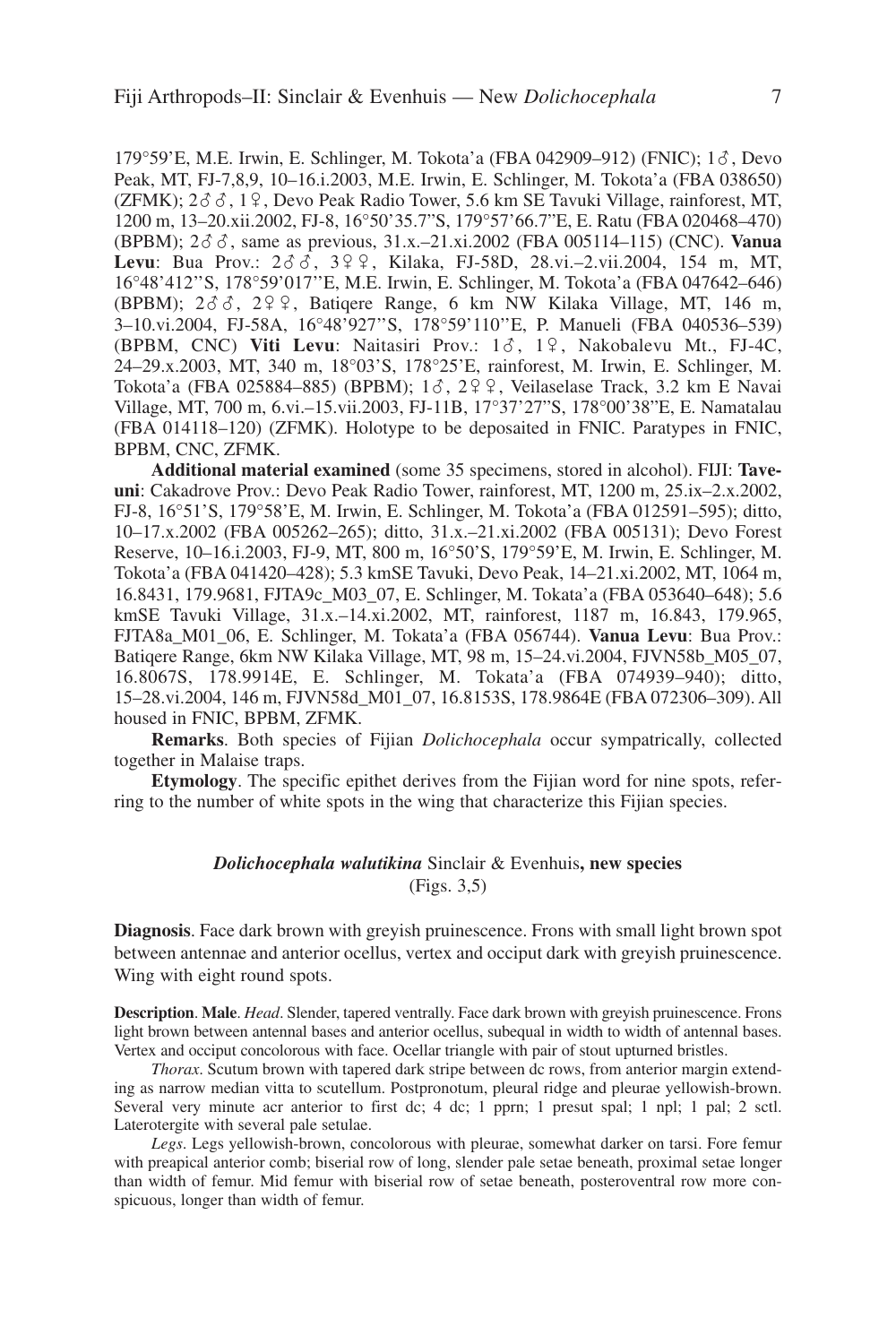

**Figs. 4–5**. Male genitalia of *Dolichocephala*. **4**. *D. ciwatikina*, n. sp. **5**. *D. walutikina*, n. sp. Abbreviations: cl cerc – clasping cercus; ph – phallus; sbepand scl – subepandrial sclerite; sur – surstylus.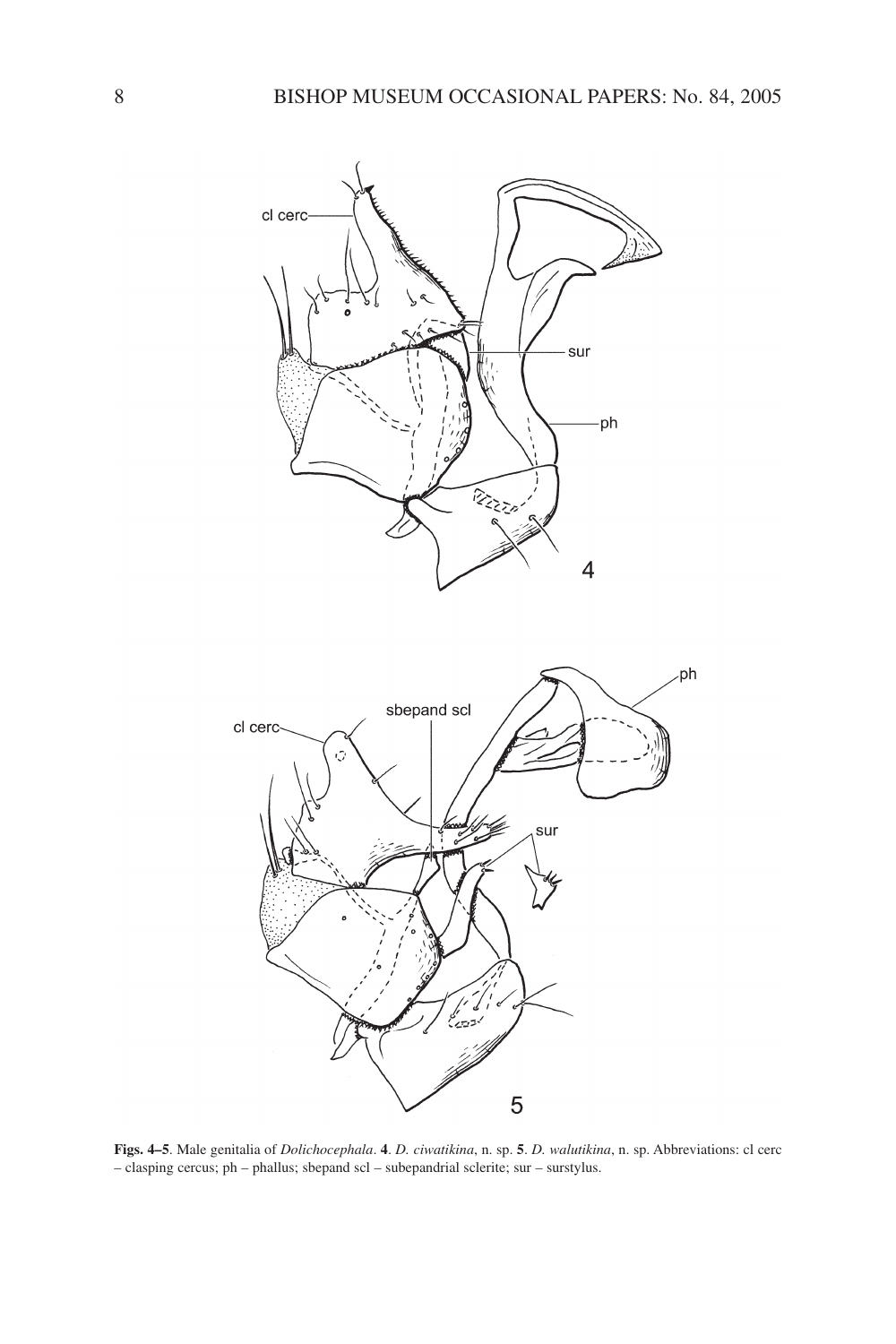*Wing* (length 1.9–2.2 mm). Narrow; infuscate; single, long basal costal bristle seta present; R<sub>4</sub> and  $R_5$  divergent apically;  $R_4$  with auxiliary cross-vein to  $R_{2+3}$ ; 8 irrorations (Fig. 3) (white rounded spots) clearly separated and distinct: 2 spots each in cells  $r_{2+3}$  and dm; 1 spot in cells  $r_4$ ,  $m_1$ ,  $m_2$  and apex of  $r_5$ . CuA<sub>1</sub> straight.

*Abdomen*. Ventrum and lateral margins yellowish-brown, concolorous with pleurae; dorsum darker medially. *Terminalia* (Fig. 5). Hypandrium cone-shaped, with 4–5 lateral setae in vertical row. Phallus strongly arched and recurved; distiphallus forming well sclerotized hooded cap with inner convoluted tubular structure. Epandrium oval with several long marginal posterior setae. Cercal plate with macrosetae confined to extreme apical corner. Clasping cercus with broad base and widely divergent apical processes; posterior process with several stout apical setae; anterior process arched medially, terminating with a short, stout, spine-like seta with jagged tip. Lobe of subepandrial sclerite extended beyond epandrium acting as brace to phallus. Surstylus finger-like in lateral view; apex attenuated to narrow point (not visible in lateral view), also bearing 2–3 stout setae.

**Female**. Similar to male except as follows: Ventral setae of fore and mid femora shorter than width of femur, not forming distinct rows. Wing length 2.2–2.5 mm.

**Types**. Holotype  $\delta$  (FNIC, FBA 059889) and  $3\delta\delta$ , 899 (FBA 059890-900) paratypes from: FIJI: **Vanua Levu**: Bua Prov. Batiqere Range, 6 km NW of Kilaka Village, Malaise, 98 m, 15.vi–28.vi.2004, FJVN58c\_M02\_07, 16.8067, 178.9914, E. Schlinger, M. Tokota'a (FNIC). FIJI: Taveuni: Cakadrove Prov.: 466, 299, Devo Forest Reserve, 3–10.i.2003, FJ-9, MT, 800 m, 16°50'S, 179°59'E, M.E. Irwin, E. Schlinger, M. Tokota'a (FBA 042913-918) (CNC);  $1\delta$ , ditto,  $10-17.x.2002$  (FBA 005113); 2 $\delta$   $\delta$ , 1 $\circ$ , Devo Peak, MT, FJ-7,8,9, 10–16.i.2003, M.E. Irwin, E. Schlinger, M. Tokota'a (FBA 038647–649) (BPBM);  $10\delta\delta$ ,  $79\delta$ , Devo Peak Radio Tower, rainforest, MT, 1200 m, 13–20.xii.2002, FJ-8, 16°50'35.7"S, 179°57'56.7"E, E. Ratu (FBA 020451–467) (CNC, BPBM, ZFMK);  $1\delta$ ,  $1\frac{9}{5}$ , 5.3 km SE Tavuki, Devo Peak, 10–17.x.2002, MT, 1064 m, 16.8431, 179.9681, FJTA9c\_M03\_03, E. Schlinger, M. Takata'a (FBA 052117–118) (FNIC);  $3\delta\delta$ ,  $3\delta\delta$ ,  $5.6$  km SE Tavuki, 3–10.i.2003, MT, rainforest, 1187 m, 16.843, 179.965, FJTA8a\_M01\_12, E. Schlinger, M. Takata'a (FBA 052686–691) (BPBM). **Vanua Levu**: Bua Prov.:  $4 \text{ } \text{ } \text{ } 6 \text{ } \text{ } 3 \text{ } \text{ } \text{ } \text{ } \text{ } 9 \text{ } \text{ } \text{ } 4 \text{ } \text{ } 3 \text{ } \text{ } \text{ } 4 \text{ } \text{ } 5 \text{ } \text{ } 5 \text{ } \text{ } 6 \text{ } \text{ } 7 \text{ } \text{ } 7 \text{ } \text{ } 8 \text{ } \text{ } 1 \text{ } 1 \text{ } 1 \text{ } 1 \text{$ 28.vi.–2.vii.2004, 154 m, MT, 16°48'412''S, 178°59'017''E, M.E. Irwin, E. Schlinger, M. Tokota'a (FBA 047635–641) (CNC); 19, Kilaka, FJ-58E, 3–10.vi.2004, 98 m, MT, 16°48'412''S, 178°59'290''E, M.E. Irwin, E. Schlinger, M. Tokota'a (FBA 034107) (ZFMK);  $2\delta\delta$ ,  $10\delta\delta$ , Batiqere Range, 6km NW of Kilaka Village, MT, 146 m, 3–10.vi.2004, FJ-58A, 16°48'39''S, 178°59'17''E, P. Manueli (FBA 040540–551) (FNIC, BPBM). Viti Levu: Naitasiri Prov.: 1º, Navai Village, Eteni, FJ-11C, 9-20.xii.2003, MT, 700 m, 17°37'S, 177°59'E, M. Irwin, E. Schlinger, M. Tokota'a (FBA 032344) (BPBM). Holotype to be deposited in FNIC. Paratypes in FNIC, BPBM, CNC, ZFMK.

**Additional material examined** (some 171 specimens, stored in alcohol). FIJI: **Taveuni**: Cakadrove Prov.: Devo Peak Radio Tower, rainforest, MT, 1200 m, 25.ix–2.x.2002, FJ-8, 16°51'S, 179°58'E, M. Irwin, E. Schlinger, M. Tokota'a (FBA 012596–608); ditto, 2–10.x.2002 (FBA 021365–366); ditto, 10–17.x.2002 (FBA 005266–281); ditto, 31.x.–21.xi.2002 (FBA 005132–167); Devo Forest Reserve, 10–16.i.2003, FJ-9, MT, 800 m, 16°50'S, 179°59'E, M. Irwin, E. Schlinger, M. Tokota'a (FBA 041337–394); Taveuni Estate, FJ-7, 25.ix.–2.x.2002, MT in garden, 140 m, 16°50'S, 179°59'E, M. Irwin, E. Schlinger, M. Tokota'a (FBA 005229); 5.3 kmSE Tavuki, Devo Peak, 14–21.xi.2002, MT, 1064 m, 16.8431, 179.9681, FJTA9c\_M03\_07, E. Schlinger, M. Tokata'a (FBA 053611–628); 5.6 km SE Tavuki Village, 31.x.–14.xi.2002, MT, rainforest, 1187 m, 16.843, 179.965, FJTA8a\_M01\_06, E. Schlinger, M. Tokata'a (FBA 056740–743). **Vanua Levu**: Bua Prov.: Kilaka, FJ-58E, 24.vi.–21.vii.2004, 98 m, MT, 16°48'412''S, 178°59'290''E, M.E. Irwin, E. Schlinger, M. Tokota'a (FBA 028296); 6 km NW Kilaka, Batiqere Range, 13–26.iv.2004, MT, 146 m, 16.8153, 178.9864, FJVN58e\_M04\_02, E. Schlinger, M. Tokata'a (FBA 059343–344);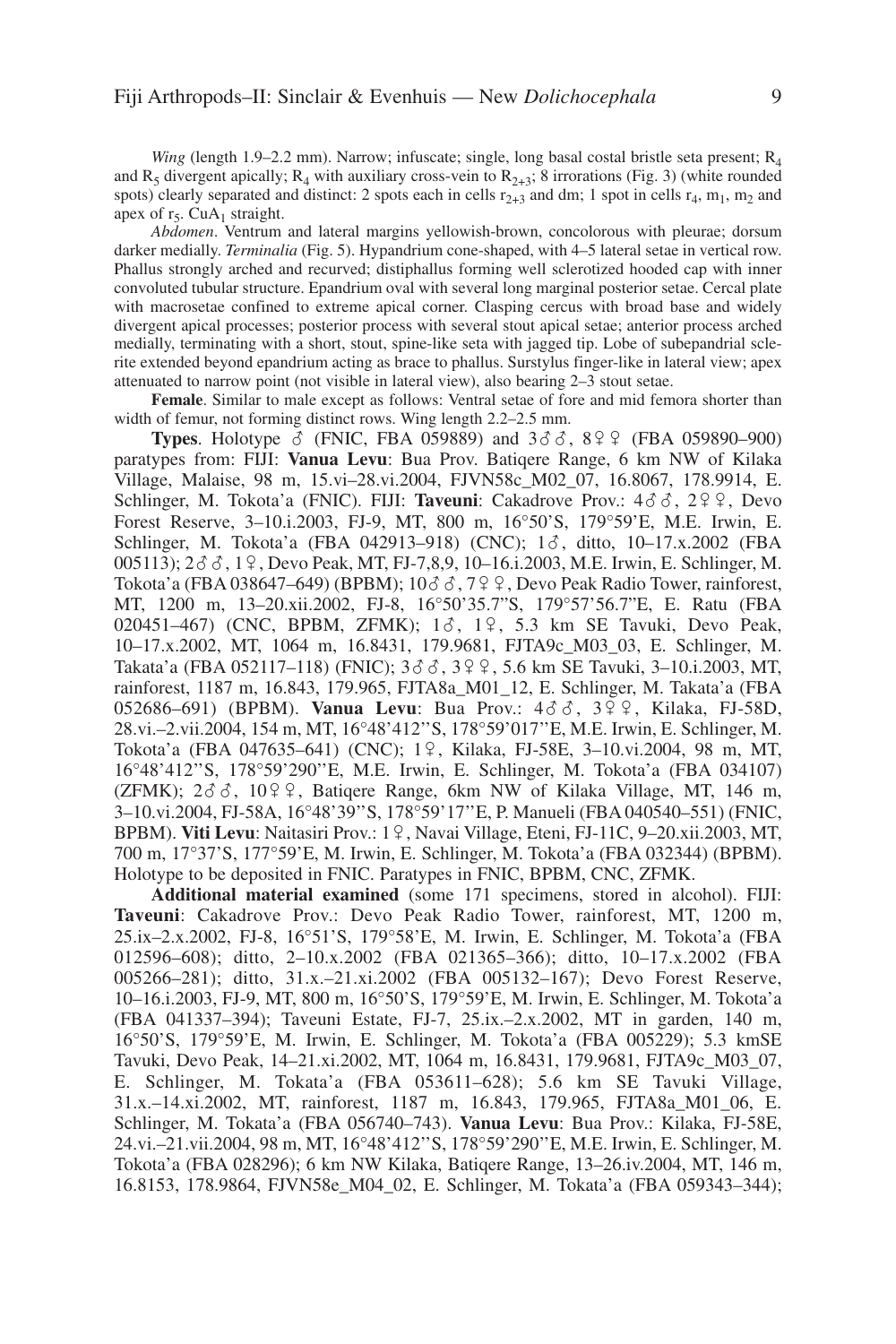ditto, 3–15.vi.2004, 113 m, FJVN58c\_M02\_06, 16.7317S, 178.9997E (FBA 069200– 208); ditto, 15–24.vi.2004, 98 m, FJVN58b\_M05\_07, 16.8067S, 178.9914E (FBA 074941); ditto, 15–28.vi.2004, 146 m, FJVN58d\_M01\_07, 16.8153S, 178.9864E (FBA 072310–316). All housed in FNIC, BPBM, ZFMK.

**Etymology**. The specific epithet derives from the Fijian word for eight spots, referring to the number of white spots in the wing that characterize this Fijian species.

### **DISCUSSION**

The isolated round white spots that characterize these two species are typical of species originating from the Oriental Region. Whether this distinctive pattern (as opposed to numerous less distinct spotting, or spots mostly absent) is phylogenetically informative remains to be investigated on a world basis. The general shape of the clasping cercus with its apical, short, stout spine appears to be very distinct and known also from species of the Mediterranean region. But since so little is known about the species of eastern Asia, similar species most certainly occur in more immediate continental areas and any conclusion concerning relationships is very premature at this time.

## **ACKNOWLEDGMENTS**

Specimens were provided by the Terrestrial Arthropod Survey of Fiji project, funded in part by The National Science Foundation (DEB-0425790) and the Schlinger Foundation. BJS would like to thank E. Schlinger for inviting him to analyze the Empididae collected from the Survey. Comments on an earlier draft by Jeff Cumming (CNC) and an anonymous reviewer are greatly appreciated.

### **LITERATURE CITED**

- **Bezzi, M.** 1928. *Diptera Brachycera and Athericera of the Fiji Islands*. British Museum (Natural History), London. 220 pp.
- **Daugeron, C.** 2002. Monophyly of the *Empis* (*Coptophlebia*) *hyalea*-group with description of a new species from New Caledonia (Diptera, Empididae, Empidinae). *In,* J. Najt & P. Grandcolas (eds.), Zoologica Neocaledonia 5. Systématique et endémisme en Nouvelle-Calédonie. *Mémoires du Muséum national d'Histoire naturelle,* Paris **187**: 85–89.
- **McAlpine, J.F.** 1981. Morphology and terminology adults. [Chapter] 2. *In*: J.F. McAlpine, B.V. Peterson, G.E. Shewell, H.J. Teskey, J.R. Vockeroth & D.M. Wood (Coords.), *Manual of Nearctic Diptera*, Volume 1. *Agriculture Canada Monograph* **27**: 9–63.
- **Quate, L.W.** 1960. Diptera: Empididae. *Insects of Micronesia* **13**: 55–73.
- **Sinclair, B.J.** 1995. Generic revision of the Clinocerinae (Empididae), and description and phylogenetic relationships of the Trichopezinae, new status (Diptera: Empidoidea). *The Canadian Entomologist* **127**: 665–752.
	- ———**.** 2000a. 1.2. Morphology and terminology of Diptera male terminalia, pp. 53–74. *In,* L. Papp & B. Darvas (eds.), *Contributions to a Manual of Palaearctic Diptera, Volume 1. General and Applied Dipterology*. Science Herald, Budapest. 978 pp.